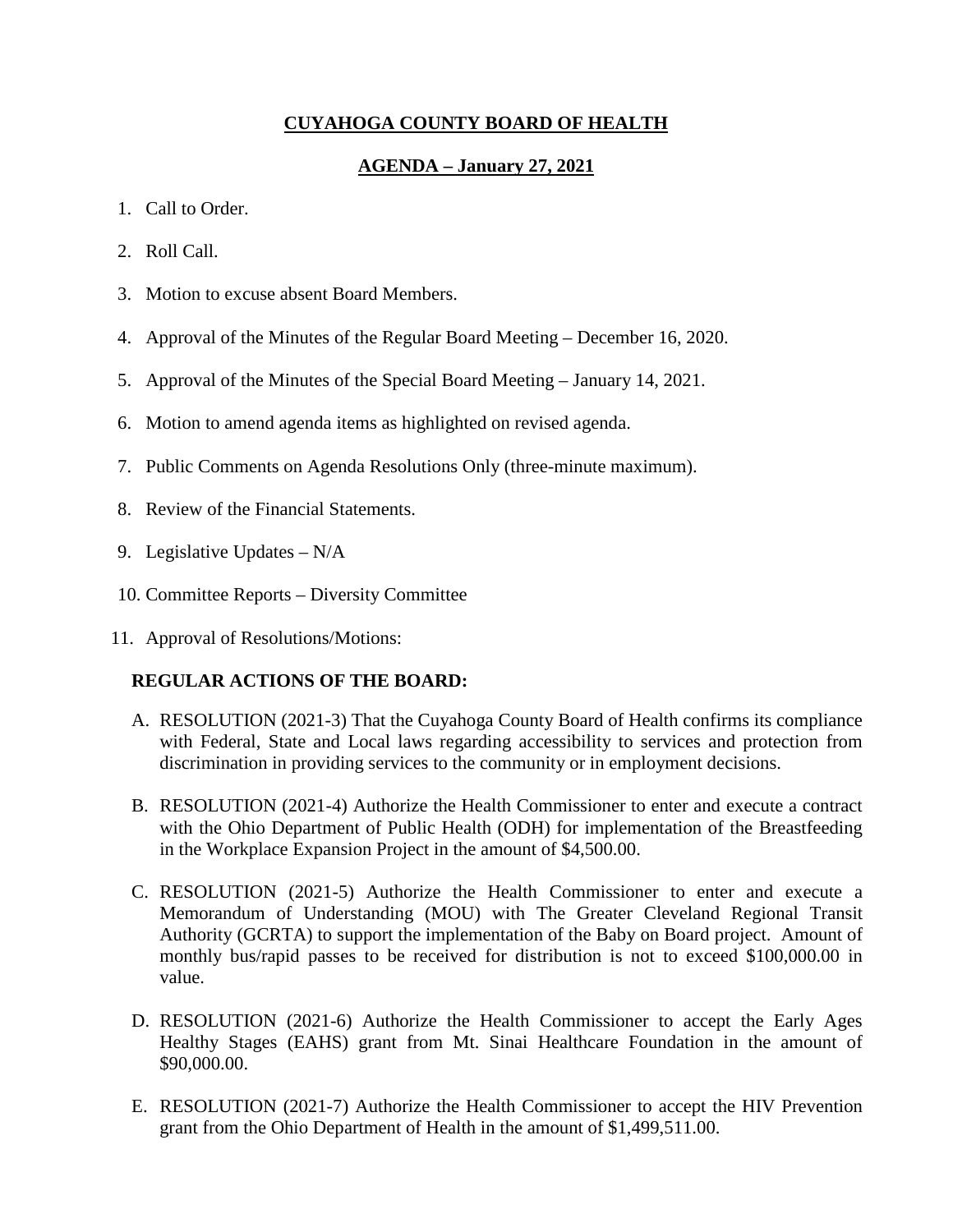- F. RESOLUTION (2021-8) Authorize the Health Commissioner to accept the STI Prevention grant from the Ohio Department of Health in the amount of \$219,743.00.
- G. RESOLUTION (2021-9) Authorize the Health Commissioner to enter and execute contracts with the following agencies under the 2021 HIV/STI Prevention grants from January 1, 2021 through December 31, 2021:

|                                                          | Amount to be paid |
|----------------------------------------------------------|-------------------|
|                                                          | not to exceed:    |
| AIDS Taskforce of Greater Cleveland                      | \$130,000.00      |
| Care Alliance                                            | \$40,000.00       |
| Circle Health Services                                   | \$95,000.00       |
| Cleveland Clinic Foundation – Main                       | \$50,000.00       |
| Cleveland Clinic Foundation – Satellite                  | \$50,000.00       |
| Cleveland Treatment Center dba Ohio Bureau of Drug Abuse | \$70,000.00       |
| Lorain County Public Health                              | \$130,000.00      |
| <b>MetroHealth Medical System</b>                        | \$50,000.00       |
| Signature Health, Inc.                                   | \$115,000.00      |
| University Hospitals of Cleveland                        | \$50,000.00       |
|                                                          |                   |

H. RESOLUTION (2021-10) Authorize the Health Commissioner to enter and execute contracts with the following agencies under the 2020/2021 Racial and Ethnic Approaches to Community Health (REACH) grant from September 30, 2020 through September 29, 2021:

|                                   | Amount to be paid |
|-----------------------------------|-------------------|
|                                   | not to exceed:    |
| <b>Better Health Partnership</b>  | \$75,541.00       |
| <b>Cleveland State University</b> | \$26,000.00       |
| Neighborhood Family Practice      | \$43,063.00       |

I. RESOLUTION (2021-11) Authorize the Health Commissioner to enter and execute an addendum to the contract with the Northeast Ohio Regional Sewer District (NEORSD) to extend the contract period from December 31, 2020 to March 31, 2021 and increase the amount to be paid to NEORSD from \$240,000.00 to \$290,000.00. (Resolution 2019-107 & 2020-79).

## **BOARD ORDERS, RULES, FEES OR REGULATIONS:**

A. RESOLUTION (2021-12) To grant a variance as prescribed in Section 3701-29-18 (C)(6) of the Ohio Administrative Code to allow for the use of the septic tank and dosing tank components of the sewage treatment system to be installed to service the residence at 3685 Lewis Rd. in Pepper Pike, Ohio (PPN: 872-38-016) as temporary holding tanks for a period of time not to exceed ninety days from the date of this variance approval (ref. enclosed).

# **FIRST READING:**

None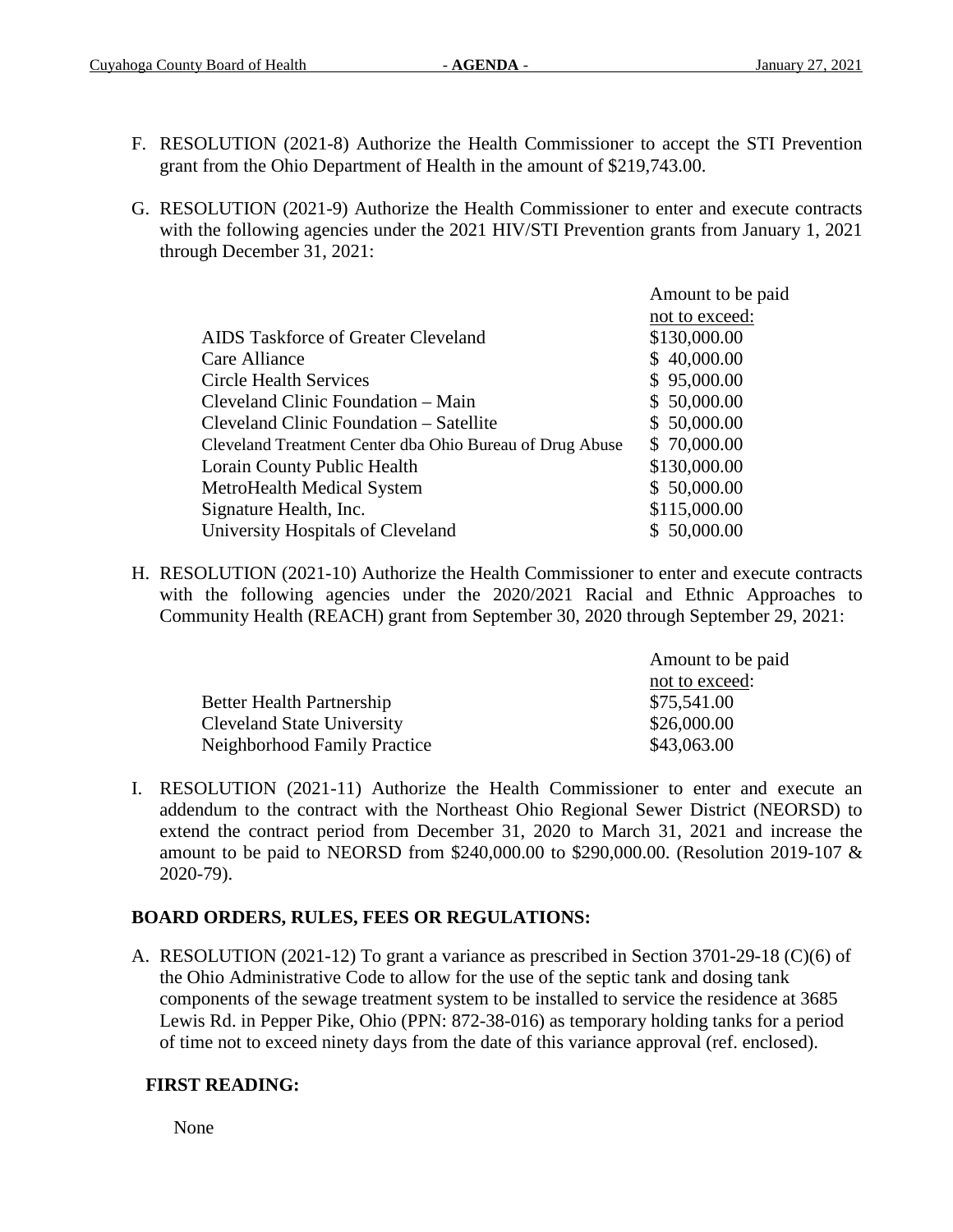# **SECOND READING:**

A. RESOLUTION (2020-158) To establish the Cuyahoga County Board of Health's Sanitary Sewer Accessibility and Connection Regulations (ref. enclosed) (First Reading-December 16, 2020).

# **THIRD READING:**

None

12. RESOLUTION (2021-13) Approval of the Consent Agenda as set forth in the attached schedules:

| Schedule A | <b>Appropriation Measures.</b>                 |
|------------|------------------------------------------------|
| Schedule B | Cash Transfers.                                |
| Schedule C | Routine Personnel Actions.                     |
| Schedule D | Employee Training and Travel Expenses.         |
| Schedule E | Approval of Vouchers. (Available upon request) |
| Schedule F | CRC Report and Other Contracts.                |

- 13. Health Commissioner's Report (1) COVID-19 Response Update
- 14. Public and Staff Comments (three-minute maximum).
- 15. Motion to adjourn to Executive Session to discuss personnel issues.
- 16. Miscellaneous Business.
- 17. Motion to adjourn the meeting.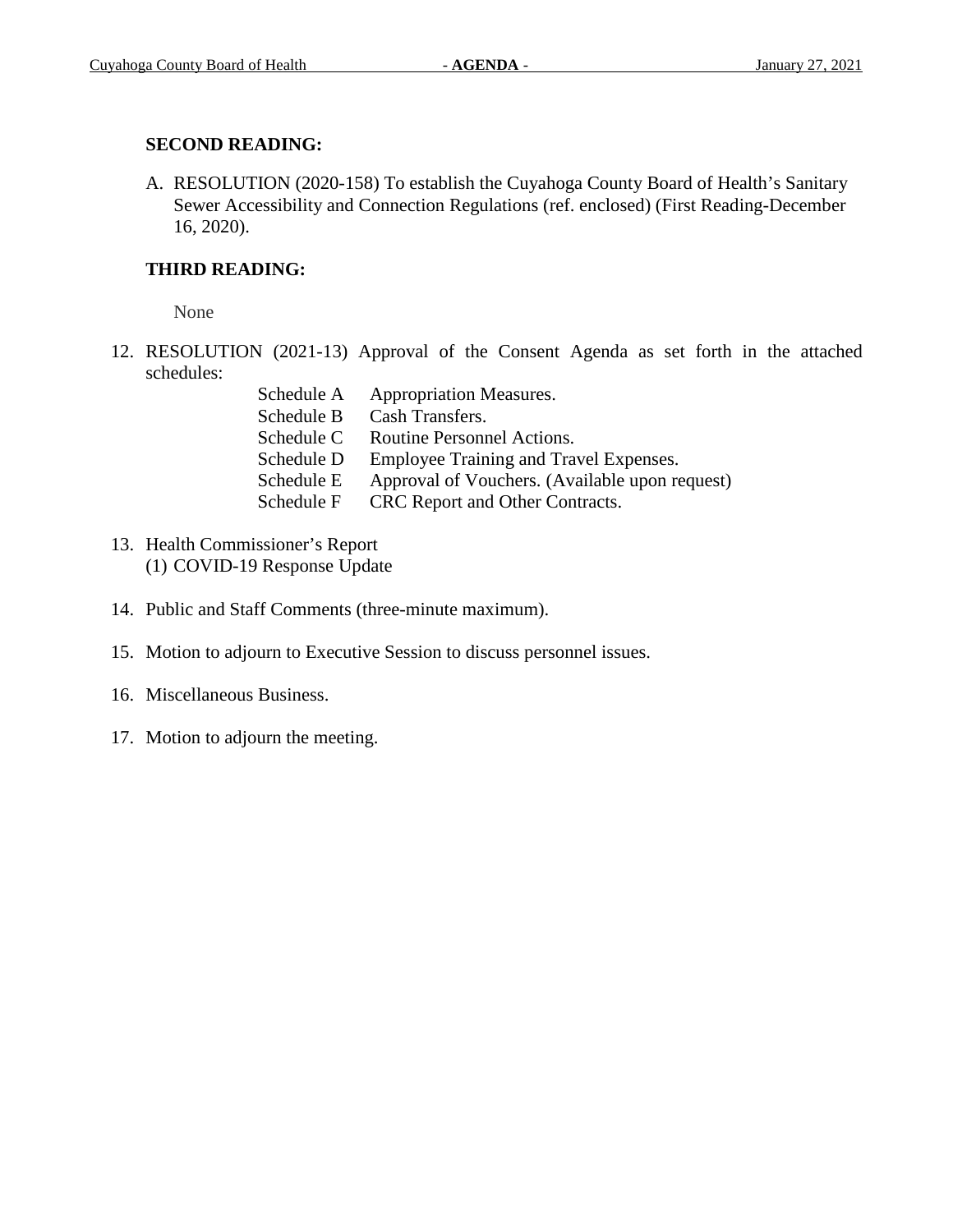## **SCHEDULE A APPROPRIATION MEASURES**

- 1. Establish Budgets
	- A. Establish a budget for the 2020/2021 Breastfeeding in the Workplace grant in the amount of \$4,500.00 (ref. enclosed).
	- B. Establish a budget for 2020/2021 Early Ages Healthy Stages (EAHS) grant in the amount of \$90,000.00 (ref. enclosed).
	- C. Establish a budget for the 2021 HIV Prevention grant in the amount of \$1,499,511.00 (ref. enclosed).
	- D. Establish a budget for the 2021 STI Prevention grant in the amount of \$219,743.00 (ref. enclosed).
	- E. Establish a budget for the 2020/2021 Child Obesity grant in the amount of \$3,000.00 (ref. enclosed).
	- F. Establish a budget for the 2020/2022 Green Umbrella grant in the amount of \$15,000.00 (ref. enclosed).
- 2. Budget Revisions

None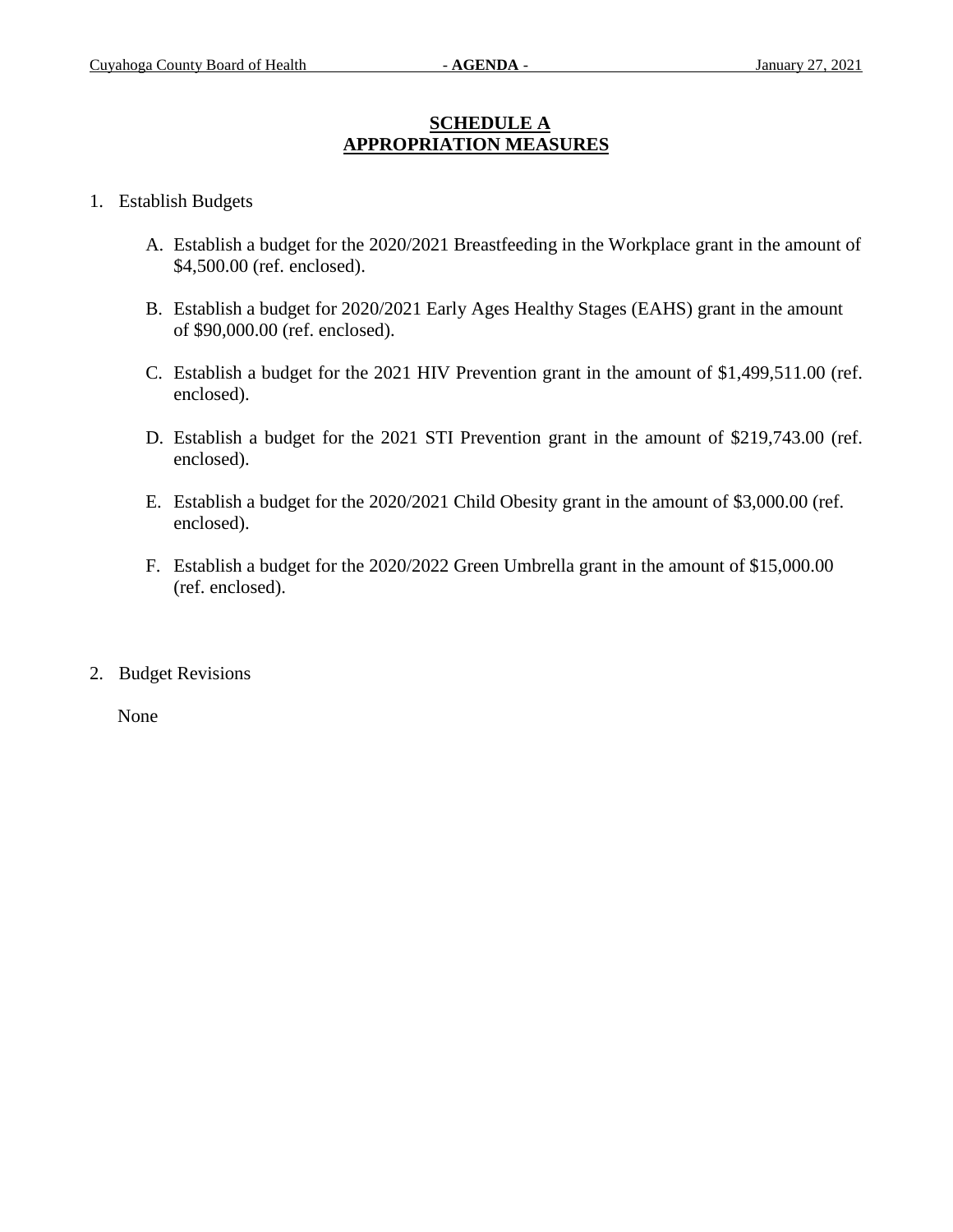# **SCHEDULE B CASH TRANSFERS**

1. Operating Transfers

None

2. Residual Equity Transfers

None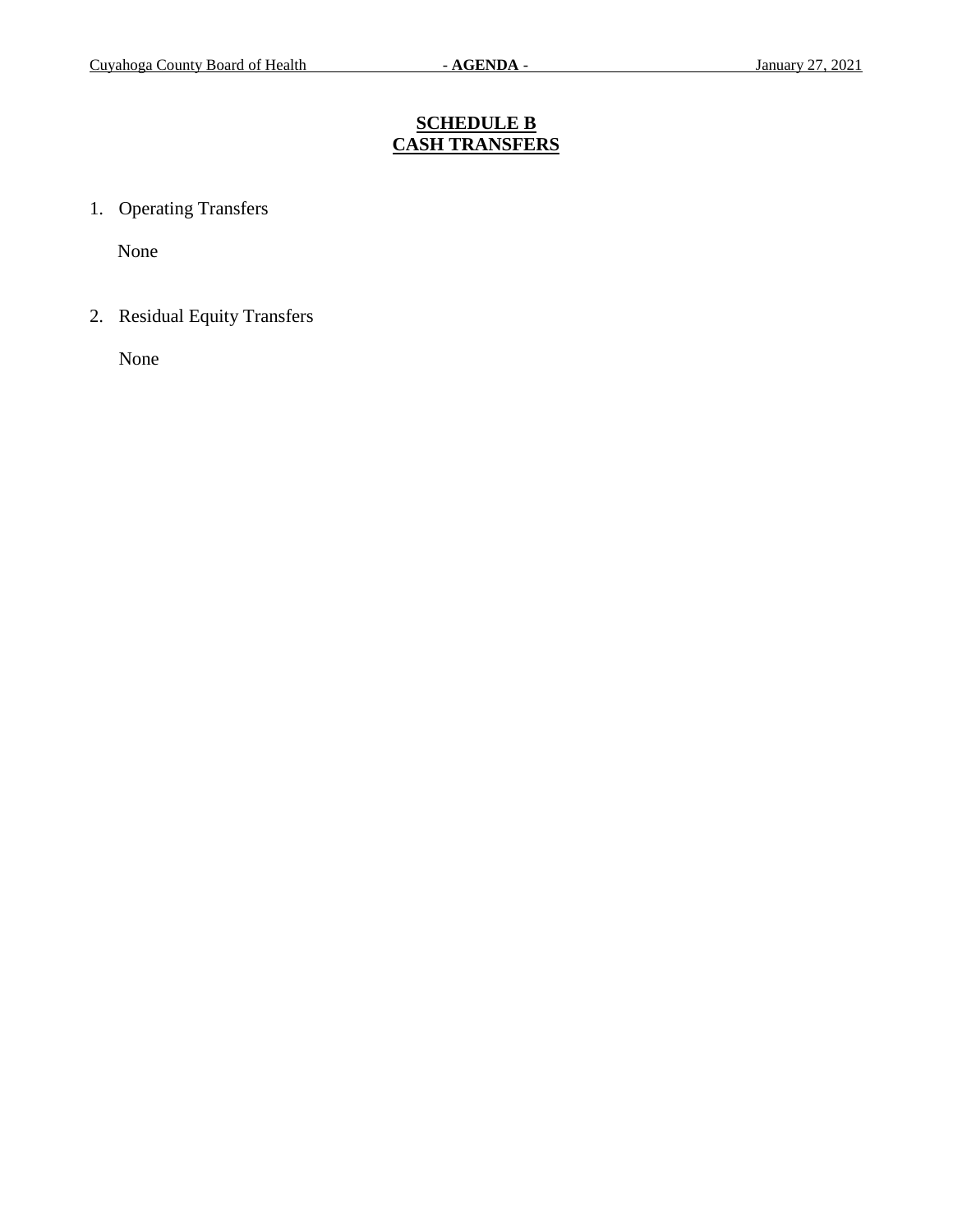## **SCHEDULE C ROUTINE PERSONNEL ACTIONS**

Unless otherwise specifically indicated, said appointments shall be effective as of the beginning of the next pay period following completion and satisfaction of any post offer requirements and signature as determined by the Director of Organizational Development.

Ratify Appointment(s):

- A. Hannah Morgan, Administrative Assistant, Grade B, \$35,170.00 annually, effective February 1, 2021.
- B. La'Tosha Glover, Human Resources Generalist, Grade D, \$46,991.00 annually, effective January 19, 2021.
- C. Susan Gatt, Human Resources Generalist, Grade D, \$46,991.00 annually, effective February 1, 2021.

Auto promotion(s):

A. Brittani Flory, from PHN 1 to PHN 2, \$50,321.70 annually, effective January 7, 2021.

Resignation(s):

A. Kyle Idahosa, Data Analyst, effective January 20, 2021.

Retirement(s):

A. Thomas O'Donnell, General Counsel, effective January 31, 2021.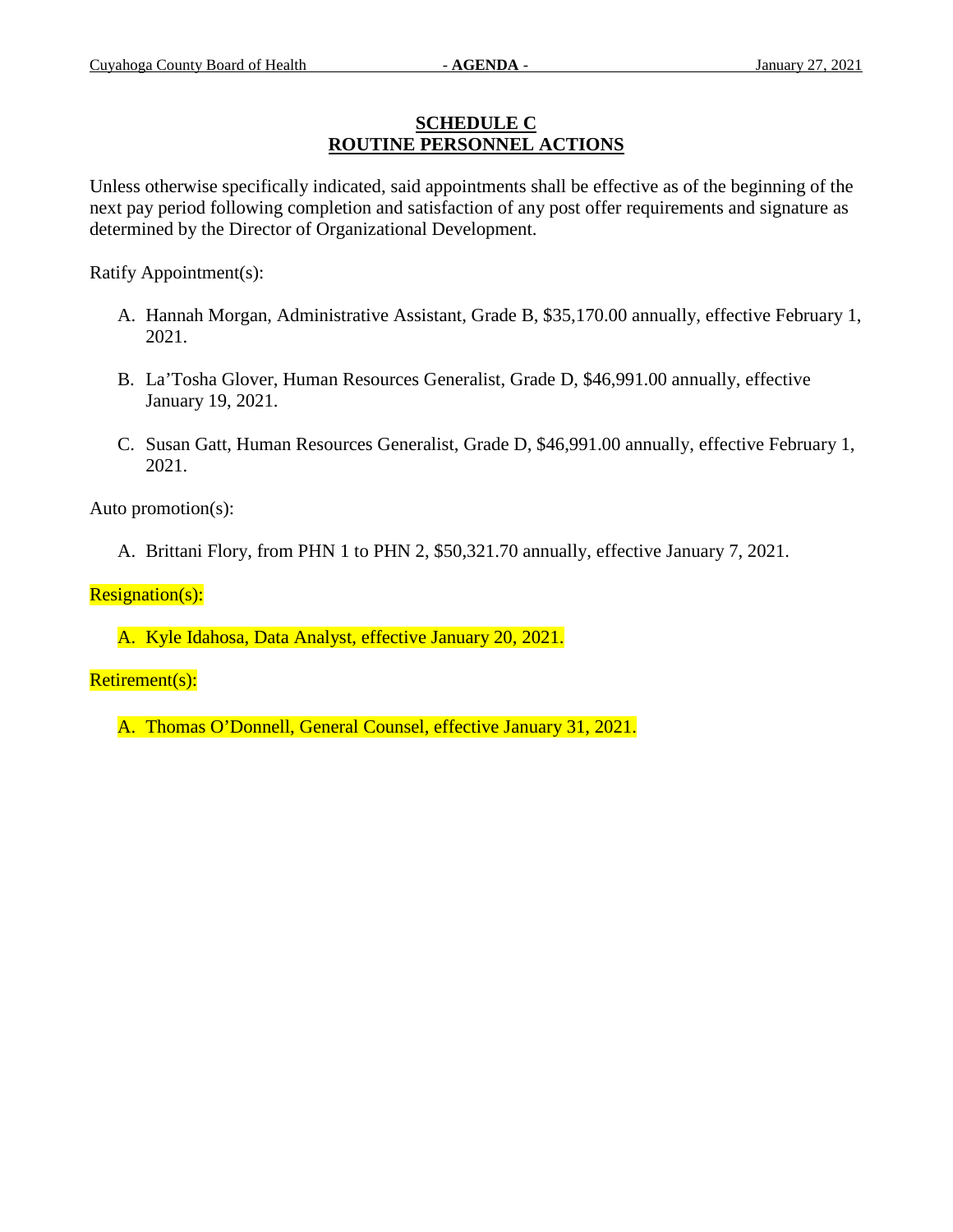## **SCHEDULE D EMPLOYEE TRAINING AND TRAVEL EXPENSES**

**Administration** 

None

Environmental Public Health

None

Epidemiology, Surveillance and Informatics

None

Prevention and Wellness

None

\*Professional education under ONA contract.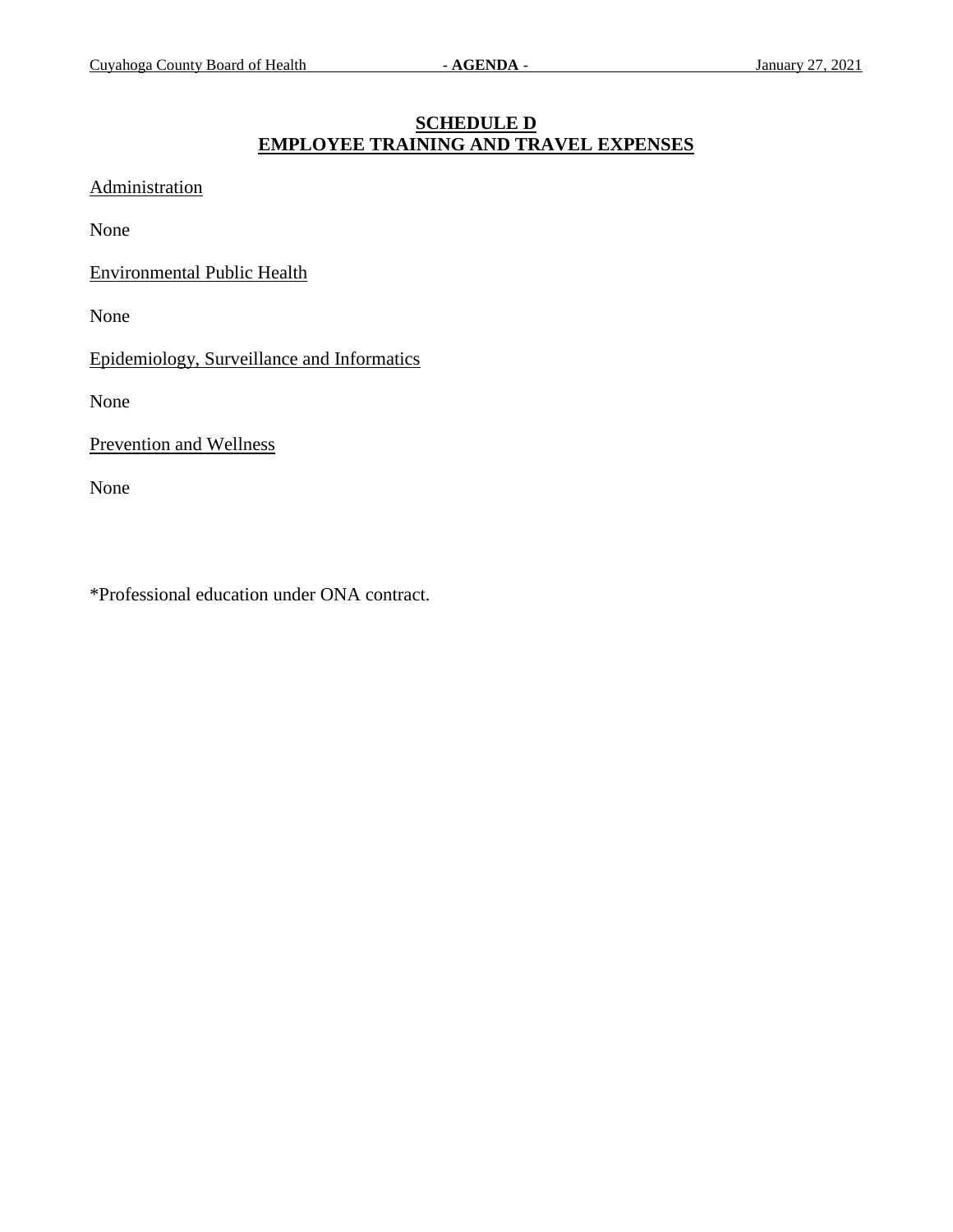#### **SCHEDULE F CRC REPORT AND OTHER CONTRACTS**

#### A. CRC Report

1. December 15, 2020 Meeting (ref. enclosed):

#### No Exchange of Funds

CRC 2020-135: Contract award authorizations for lead remediation to be rescinded due to home owner requirement not being met:

| CRC#     | Contractor  | Address                                      | Award |
|----------|-------------|----------------------------------------------|-------|
| 2020-108 | Paragon CMS | 14808 Elm Avenue, East Cleveland \$27,399.00 |       |

Contract Approvals

CRC 2020-136: Addendums –

| Amount to be paid |              |
|-------------------|--------------|
| to not to exceed: |              |
| From              | To           |
| \$226,769.00      | \$237,568.00 |
| \$169,195.00      | \$163,195.00 |
| \$269,262.00      | \$264,412.00 |
| \$598,758.00      | \$598,540.00 |
|                   |              |

CRC 2020-137: Conceptual Geniuses - \$7,000.00

CRC 2020-138: Republic Services - base rate of \$257.38 per month plus fuel charges and any increase is not to exceed 7% per annum for a three-year term

CRC 2020-139: USI Insurance Services - \$23,500.00

2. January 5, 2021 Meeting (ref. enclosed):

No Exchange of Funds

CRC 2021-1: Addendums - to extend the end of the contract from August 31, 2020 to August 31, 2021

> ADAMHS Board Berea City School District

CRC 2021-2: Addendum - ADAMHS Board - to extend the end of the contract from August 31, 2020 to August 31, 2021

Contract Approvals